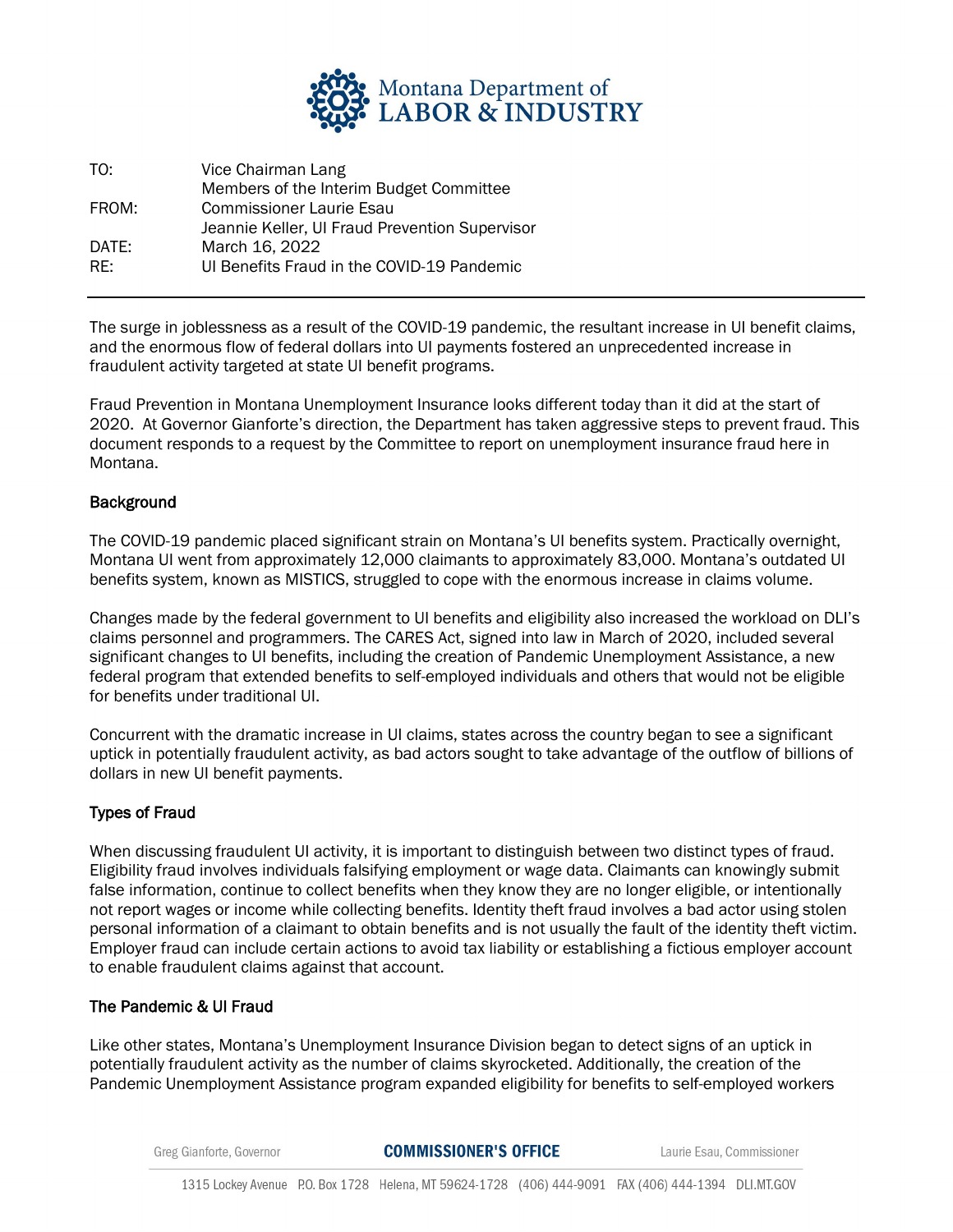

and independent contractors, creating a universe of new beneficiaries with difficult-to-verify income and wages.

The majority of potential fraudulent activity detected by the Department was through identity theft, with bad actors – including individuals from overseas – utilizing stolen personal data to fraudulently apply for benefits. The scammers filed for unemployment benefits using data they gained in other data hacks. Through these data breaches, they obtained sensitive personally identifiable information belonging to their victims, including names, addresses, phone numbers, email addresses, and social security numbers. While some fraud attempts included PII obtained through data breaches, others were a result of stuffing attempts. Credential stuffing is a cyberattack method in which attackers use lists of compromised user credentials to breach into a system. The attack uses bots for automation and scale and is based on the assumption that many users reuse usernames and passwords across multiple services.

In response to these fraud schemes, the department put some new procedures into production to help protect and restrict access to payment options. The department also put fraud notices on the DLI website, on MontanaWorks and used social media and press releases to help educate Montana citizens. The department also automated an existing crossmatch process that identifies fraud risk for each claim. Prior to the pandemic, this crossmatch and review process was a manual process with one fraud investigator doing the review. Using resources and staff from our Workforce Services Division, UI was able to develop a system that put high risk accounts on hold and provided daily automated files to staff for a more efficient and effective review.

Additionally, in October of 2020, DLI leadership made the determination that additional tools to combat identity theft were necessary and ID.me was procured through the COVID-19 exigency to verify a claimant's identity when making a claim. ID.me utilizes remote document verification, facial recognition, mobile phone verification and multi-factor authentication to prevent identity theft.

The Department believes that the utilization of ID.me's services significantly reduced fraudulent activity during the pandemic. As the volume of claims has decreased as the economic disruption from the pandemic has diminished, the Department is revisiting its utilization of ID.me. A security assessment, being conducted by State SITSD, is underway and decisions about ID.me's continued use will be made following that assessment.

Through the pandemic, DLI expanded its efforts to prevent fraud, hiring a Fraud Prevention Manager and adding three additional fraud investigators and a data analyst. DLI continues to review and adjudicate claims while attempting to detect fraudulent activity. Below is an overview of the fraudulent activity DLI has identified to date through June 30, 2021 when pandemic unemployment benefits terminated and the volume of claims reduced dramatically.

| <b>Fraud Payments by Type</b> |                   |               |  |  |
|-------------------------------|-------------------|---------------|--|--|
|                               | <b>Regular UI</b> | <b>PUA</b>    |  |  |
| Total Payments                | \$1,098,270,710   | \$406,045,919 |  |  |
| Identity Fraud                | \$22,475,429      | \$4,447,329   |  |  |
| Eligibility Fraud             | \$2,660,243       | Unknown       |  |  |
| Fraud Identified              | \$25,135,672      | \$4,447,329   |  |  |
| % of Total Payments Fraud     | 2.3%              | 1.1%          |  |  |

Source: MTDLI UI claims for 3/1/2020 to 6/30/2021. PUA data from FAST data system.